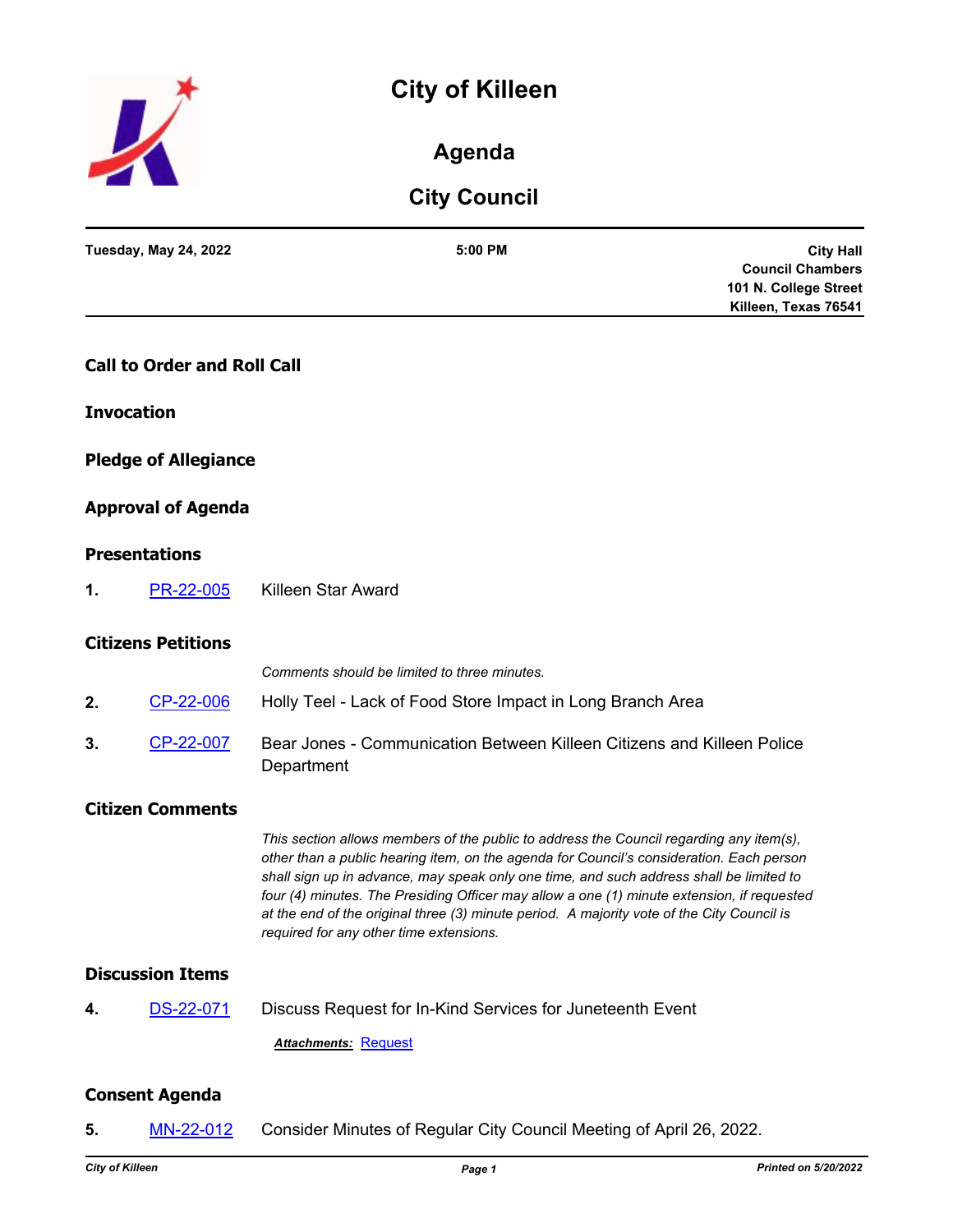| 6.                     | RS-22-063        | Consider a memorandum/resolution approving an Intergovernmental<br>Support Agreement with the United States Government for animal care on<br>Fort Hood.                                                                               |  |  |
|------------------------|------------------|---------------------------------------------------------------------------------------------------------------------------------------------------------------------------------------------------------------------------------------|--|--|
|                        |                  | <b>Attachments: IGSA USAG Recommendation</b>                                                                                                                                                                                          |  |  |
|                        |                  | <b>Intergovernmental Support Agreement</b>                                                                                                                                                                                            |  |  |
|                        |                  | Presentation                                                                                                                                                                                                                          |  |  |
| 7.                     | RS-22-064        | Consider a memorandum/resolution authorizing an Interlocal Agreement<br>with the Killeen Independent School District for the construction of a sewer<br>line in the Trimmier Creek Basin.<br><b>Attachments: Interlocal Agreement</b> |  |  |
|                        |                  | Presentation                                                                                                                                                                                                                          |  |  |
| 8.                     | RS-22-065        | Consider a memorandum/resolution awarding Bid No. 22-20, Generator<br>Project, to T. Morales Company Electric & Controls, Ltd. in the amount of<br>\$480,535.                                                                         |  |  |
|                        |                  | <u> Attachments: Bid</u>                                                                                                                                                                                                              |  |  |
|                        |                  | <b>Bid Tab</b>                                                                                                                                                                                                                        |  |  |
|                        |                  | <b>Agreement</b>                                                                                                                                                                                                                      |  |  |
|                        |                  | <b>Certificate of Interested Parties</b>                                                                                                                                                                                              |  |  |
|                        |                  | <b>Presentation</b>                                                                                                                                                                                                                   |  |  |
| 9.                     | <b>RS-22-066</b> | Consider a memorandum/resolution authorizing the procurement of<br>computer hardware from GTS Technology Solutions in an amount not to<br>exceed \$299,807.93.                                                                        |  |  |
|                        |                  | <b>Attachments: Quote</b>                                                                                                                                                                                                             |  |  |
|                        |                  | <b>Certificate of Interested Parties</b>                                                                                                                                                                                              |  |  |
|                        |                  | <b>Presentation</b>                                                                                                                                                                                                                   |  |  |
| 10.                    | RS-22-067        | Consider a memorandum/resolution ratifying a Meet and Confer<br>Agreement with the Killeen Police Employee Association FOP Lodge 32.<br><b>Attachments: Notice of Ratification</b><br><b>Agreement</b><br>Presentation                |  |  |
| <b>Public Hearings</b> |                  |                                                                                                                                                                                                                                       |  |  |
|                        |                  |                                                                                                                                                                                                                                       |  |  |
| 11.                    | PH-22-037        | HOLD a public hearing and consider an ordinance requested by Donald<br>$Dayth$ $Mya$ is a in bobalf of lampso $Mya$ $Daa$ $HZ22AAD$ $ba$ is                                                                                           |  |  |

Ray Myers on behalf of James Myers (Case #Z22-19) to rezone approximately 0.443 acres out of the Ernest Bridges Replat 3, Block 2, Lot 2, from "B-5" (Business District) to "B-C-1" (General Business and Alcohol Sales District). The property is addressed as 903 W. Rancier Avenue, Killeen, Texas.

*Attachments:* [Maps](http://killeen.legistar.com/gateway.aspx?M=F&ID=14d4ca49-ce78-477f-ac24-a933ad08cbd6.pdf)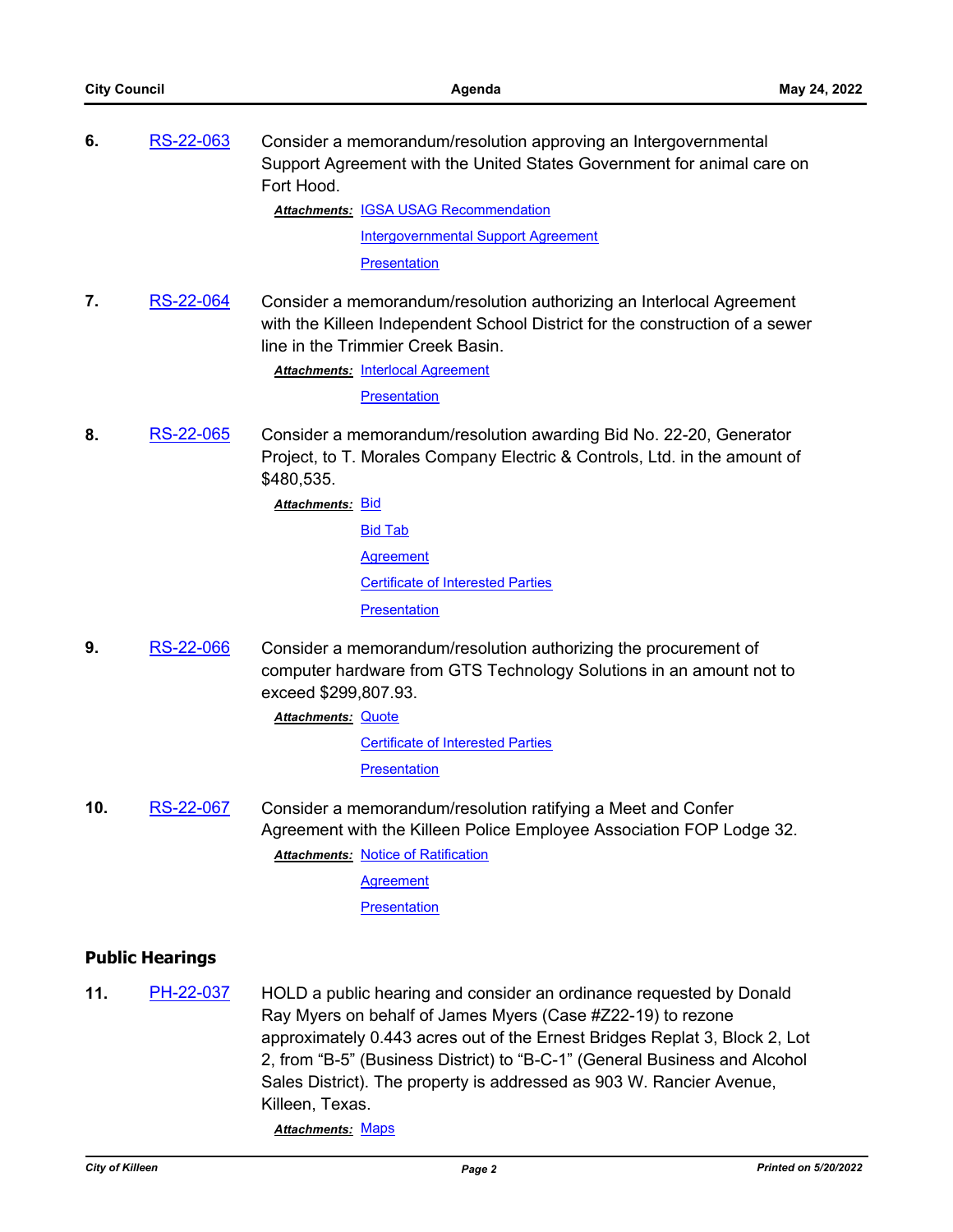**[Site Photos](http://killeen.legistar.com/gateway.aspx?M=F&ID=1c07dba9-fd64-4f26-8503-aad421f11e66.pdf)** [Letter of Request](http://killeen.legistar.com/gateway.aspx?M=F&ID=22e8564b-693e-40bf-b6b7-128b1a8986a4.pdf) [TABC Application](http://killeen.legistar.com/gateway.aspx?M=F&ID=2fe0fdaf-7f0d-47d8-8bbb-6462a7415a73.pdf) **[Minutes](http://killeen.legistar.com/gateway.aspx?M=F&ID=a547ad42-5f9d-4506-9efe-bc4ab0ddaee8.pdf) [Ordinance](http://killeen.legistar.com/gateway.aspx?M=F&ID=4cbea3ae-2bfa-4308-8f25-fdda98df6bb0.pdf)** [Response](http://killeen.legistar.com/gateway.aspx?M=F&ID=256f200a-213a-424e-8f9f-45b93ac59b61.pdf) **[Considerations](http://killeen.legistar.com/gateway.aspx?M=F&ID=46864490-40b1-4b34-bdef-09c22415294a.pdf) [Presentation](http://killeen.legistar.com/gateway.aspx?M=F&ID=3656d9bb-9ead-45e2-a2dc-9e71774966eb.pdf)** 

**12.** [PH-22-038](http://killeen.legistar.com/gateway.aspx?m=l&id=/matter.aspx?key=6071) HOLD a public hearing and consider an ordinance requested by All County Surveying, Inc. on behalf of Joel Barton (Case #FLUM 22-16) to amend the Comprehensive Plan's Future Land Use Map (FLUM) from an 'Industrial' (I) designation to a 'General Commercial' (GC) designation for 3.583 acres out of the Richard A. McGee Survey, Abstract No. 561. The property is locally addressed as 12176 S. Fort Hood Street, Killeen, Texas.

Attachments: [Maps](http://killeen.legistar.com/gateway.aspx?M=F&ID=f4462af1-dc99-4607-a3e7-919389c9a626.pdf)

**[Minutes](http://killeen.legistar.com/gateway.aspx?M=F&ID=a8f53e61-c056-4c2b-a6ae-e3f2723d4b1f.pdf) [Ordinance](http://killeen.legistar.com/gateway.aspx?M=F&ID=ada40469-5cc2-49a2-8a01-3280e9c8fad8.pdf)** 

**[Presentation](http://killeen.legistar.com/gateway.aspx?M=F&ID=3407ba67-3392-461f-a243-115ccbec5bdb.pdf)** 

**13.** [PH-22-039](http://killeen.legistar.com/gateway.aspx?m=l&id=/matter.aspx?key=6072) HOLD a public hearing and consider an ordinance requested by All County Surveying, Inc. on behalf of Joel Barton (Case #Z22-21) to rezone approximately 3.583 acres out of the Richard A. McGee Survey, Abstract No. 561 from "A" (Agricultural District) and "B-3" (Local Business District) to "B-5" (Business District). The property is locally addressed as 12176 S. Fort Hood Street, Killeen, Texas.

#### Attachments: [Maps](http://killeen.legistar.com/gateway.aspx?M=F&ID=9aef18ed-3673-4bdc-b613-e8f46c162913.pdf)

- [Site Photos](http://killeen.legistar.com/gateway.aspx?M=F&ID=6a43515f-a915-45db-a1e2-89f2d362d321.pdf) **[Letter of Request](http://killeen.legistar.com/gateway.aspx?M=F&ID=e4948033-5ec2-4e4b-ae26-9f59e5672492.pdf) [Minutes](http://killeen.legistar.com/gateway.aspx?M=F&ID=2cbb7e44-bdac-4956-ac89-157af285dd7c.pdf) [Ordinance](http://killeen.legistar.com/gateway.aspx?M=F&ID=47bcfe0c-6228-45c6-aa17-a54c3eed01b2.pdf) [Considerations](http://killeen.legistar.com/gateway.aspx?M=F&ID=72b0bff8-ffc5-4185-864e-a6edf6d31eb0.pdf) [Presentation](http://killeen.legistar.com/gateway.aspx?M=F&ID=3496e4f3-c8db-4cdf-8455-7fd26e4f9de3.pdf)**
- **14.** [PH-22-040](http://killeen.legistar.com/gateway.aspx?m=l&id=/matter.aspx?key=6073) HOLD a public hearing and consider an ordinance requested by Juli Bryan, on behalf of Z-Modular, LLC (Case #Z22-22), to rezone approximately 16.038 acres out of the J. S. Wilder Survey, Abstract No. 912 from "B-3" (Local Business District) to "B-5" (Business District). The property is locally addressed as 4800 E. Rancier Avenue, Killeen, Texas.

Attachments: [Maps](http://killeen.legistar.com/gateway.aspx?M=F&ID=fdb82ea0-7ed6-46f7-b568-c4ae1a758458.pdf)

[Site Photos](http://killeen.legistar.com/gateway.aspx?M=F&ID=2a079f7d-9a69-4d11-a851-79a36eb3e390.pdf) **[Minutes](http://killeen.legistar.com/gateway.aspx?M=F&ID=448b3dc2-aaf9-4fd7-ab90-beea77bb3e7f.pdf) [Ordinance](http://killeen.legistar.com/gateway.aspx?M=F&ID=bc6aeff9-5903-4833-8e20-43dcb4187299.pdf)**